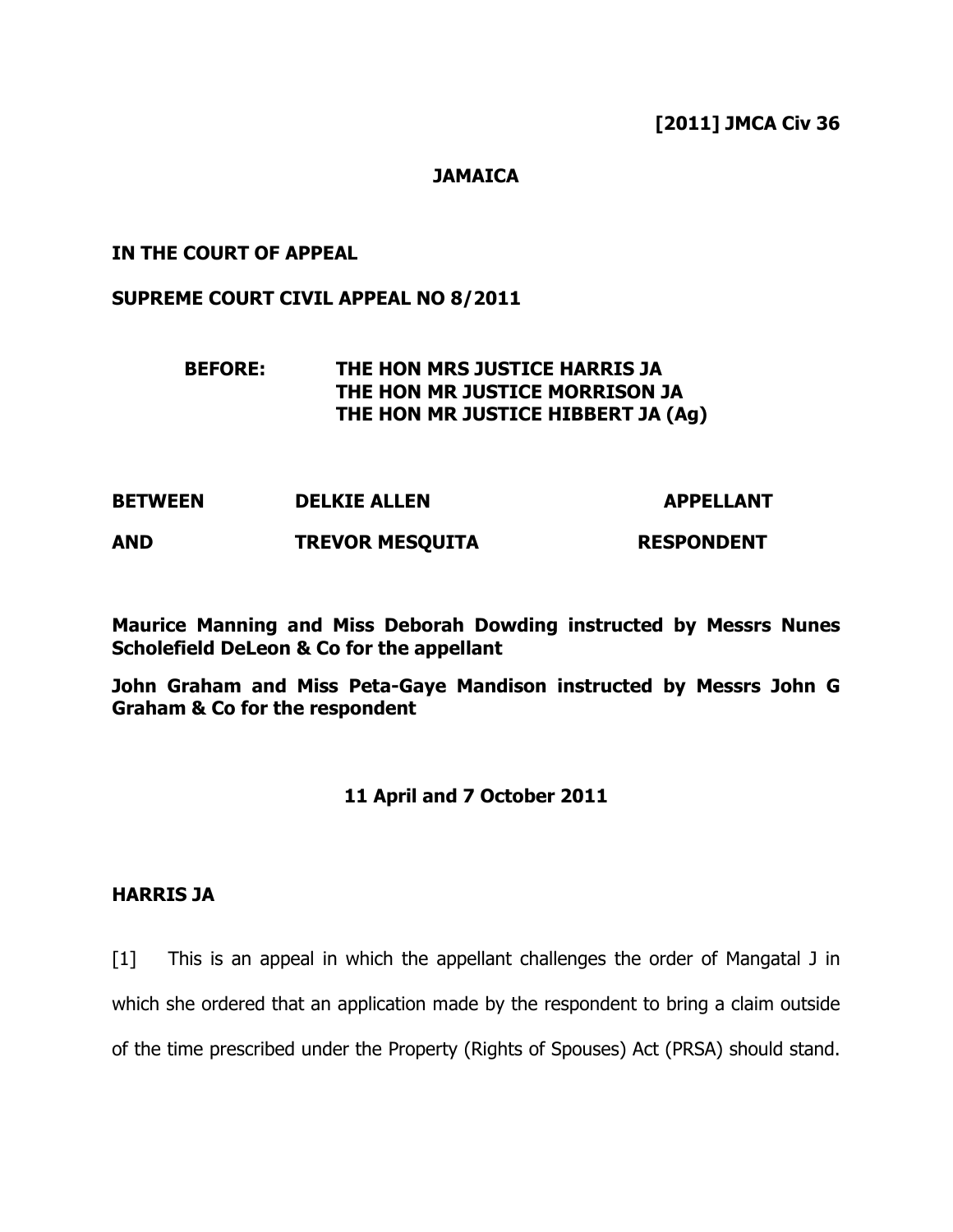On 11 April 2011, we allowed the appeal, at which time costs to the appellant were agreed at \$120,000.00.

[2] The appellant and the respondent lived in a common law union. There is a dispute as to when the relationship commenced and when it ended. On 3 October 2008, the appellant, the registered proprietor of property known as Lot 17 Tanglewood, Priory, Saint Ann, registered at Volume 994 Folio 150, brought an action (HCV 4827 of 2008) against the respondent, for recovery of possession of the property, the recovery of rental and mesne profits. On 22 June 2009, the respondent filed a fixed date claim form (HCV 03221 of 2009) under the PRSA seeking the following:

- 1. A declaration that he is beneficially entitled to a 50% share of the property.
- 2. An order for the sale of the property; and
- 3. An injunction restraining the appellant from selling, disposing of or further encumbering the property.

The claim was filed outside of the time prescribed by the Act.

[3] On 14 July 2009, the respondent filed an application for court orders seeking an order "that the Fixed Date Claim Form filed on the 22<sup>nd</sup> June 2009 be permitted to stand". After considering affidavits filed by the parties and submissions by their attorneys-at-law, the learned judge, having found that the application should be treated as one for an extension of time to regularize the late filing of the fixed date claim form,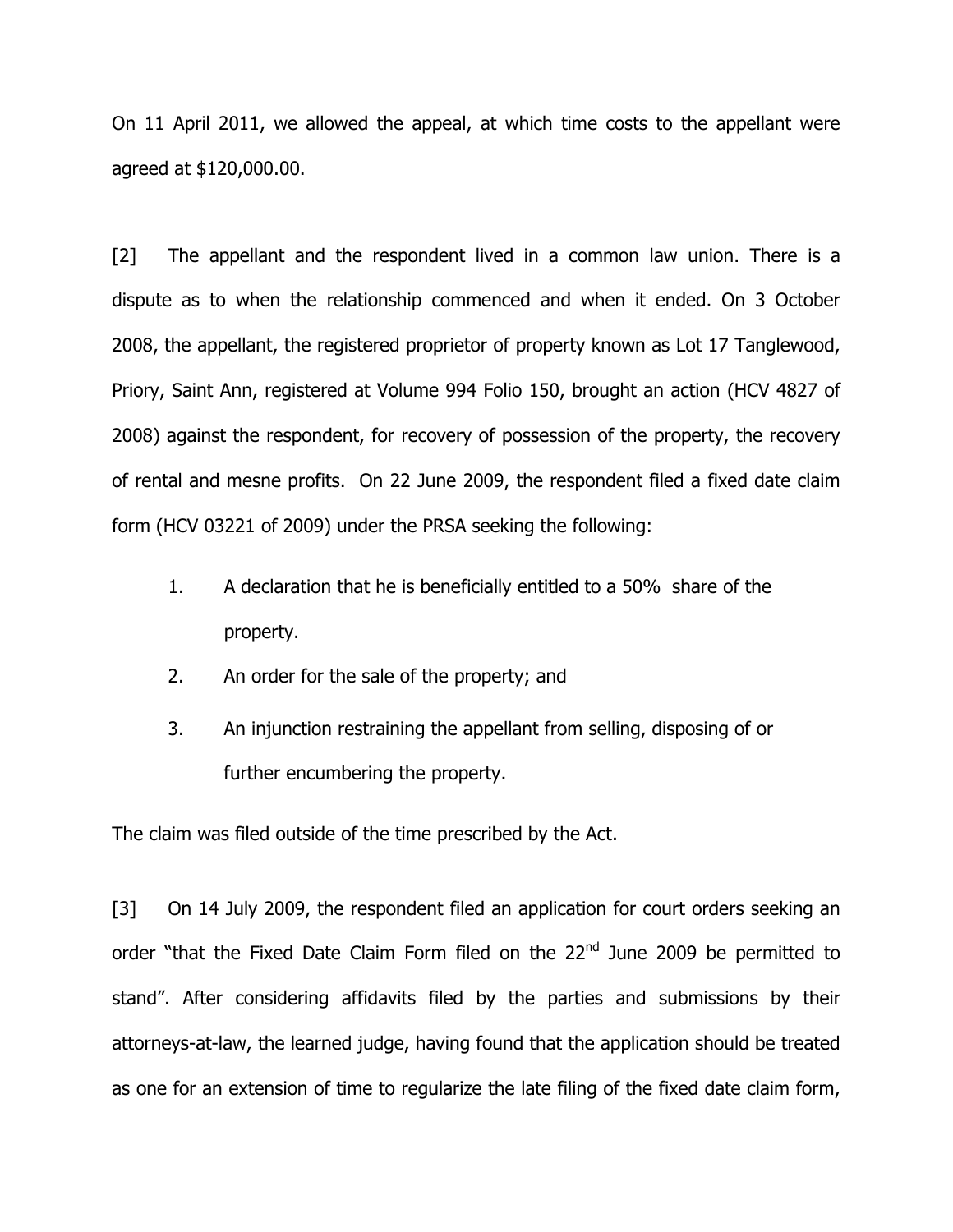ordered that the fixed date claim form should stand. This order of the learned judge gives rise to some disquiet.

[4] On 3 November 2009, pursuant to an application by the respondent, with the consent of the parties, it was ordered that the fixed date claim form be heard with claim HCV 4827 of 2008. At the pre-trial review, the following order was made:

> "The issue of whether the Claimant in Claim No. 2009 HCV 03221 is entitled to an extension of time within which to bring his claim pursuant to the [PRSA] is to be dealt with as a preliminary issue at trial."

[5] By his application, the respondent, having filed the fixed date claim form out of time, sought to invoke the court's jurisdiction under the PRSA for an extension of time. The principal object of the Act is to permit a spouse to bring a claim within a specified period. Section 2(1) of the Act defines a spouse in the following terms:

"'spouse' includes -

- (a) a single woman who has cohabited with a single man as if she were in law his wife for a period of not less than five years;
- (b) a single man who has cohabited with a single woman as if he were in law her husband for a period of not less than five years, immediately preceding the institution of proceedings under this Act or the termination of cohabitation, as the case may be."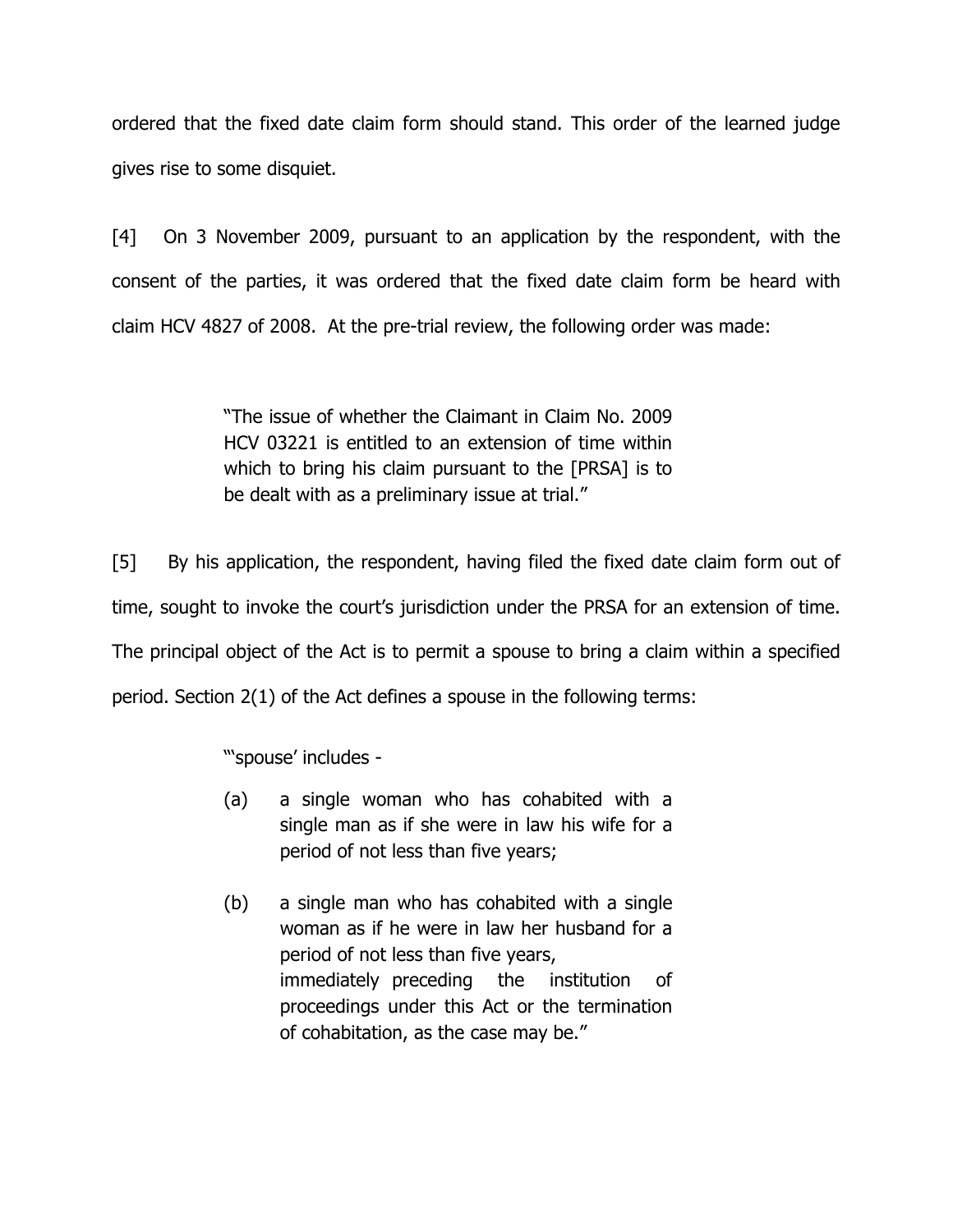[6] Section 13(1) of the PRSA confers upon a spouse a right to apply to the court for division of property. It reads:

- "13(1) A spouse shall be entitled to apply to the Court for a division of property –
	- (a) on the grant of a decree of dissolution of a marriage or termination of cohabitation; or
	- (b) on the grant of a decree of nullity of marriage; or
	- (c) where a husband and wife have separated and there is no reasonable likelihood of reconciliation; or
	- (d) where one spouse is endangering the property or seriously diminishing its value, by gross mismanagement or by wilful or reckless dissipation of property or earnings."

[7] Under section 13(2), an application must be made within a year of the dissolution of the marriage or of the termination of the cohabitation of the parties. It provides:

> "An application under subsection (1) (a), (b) or (c) shall be made within twelve months of the dissolution of a marriage, termination of cohabitation, annulment of marriage, or separation or such longer period as the Court may allow after hearing the applicant."

[8] The following grounds of appeal were filed: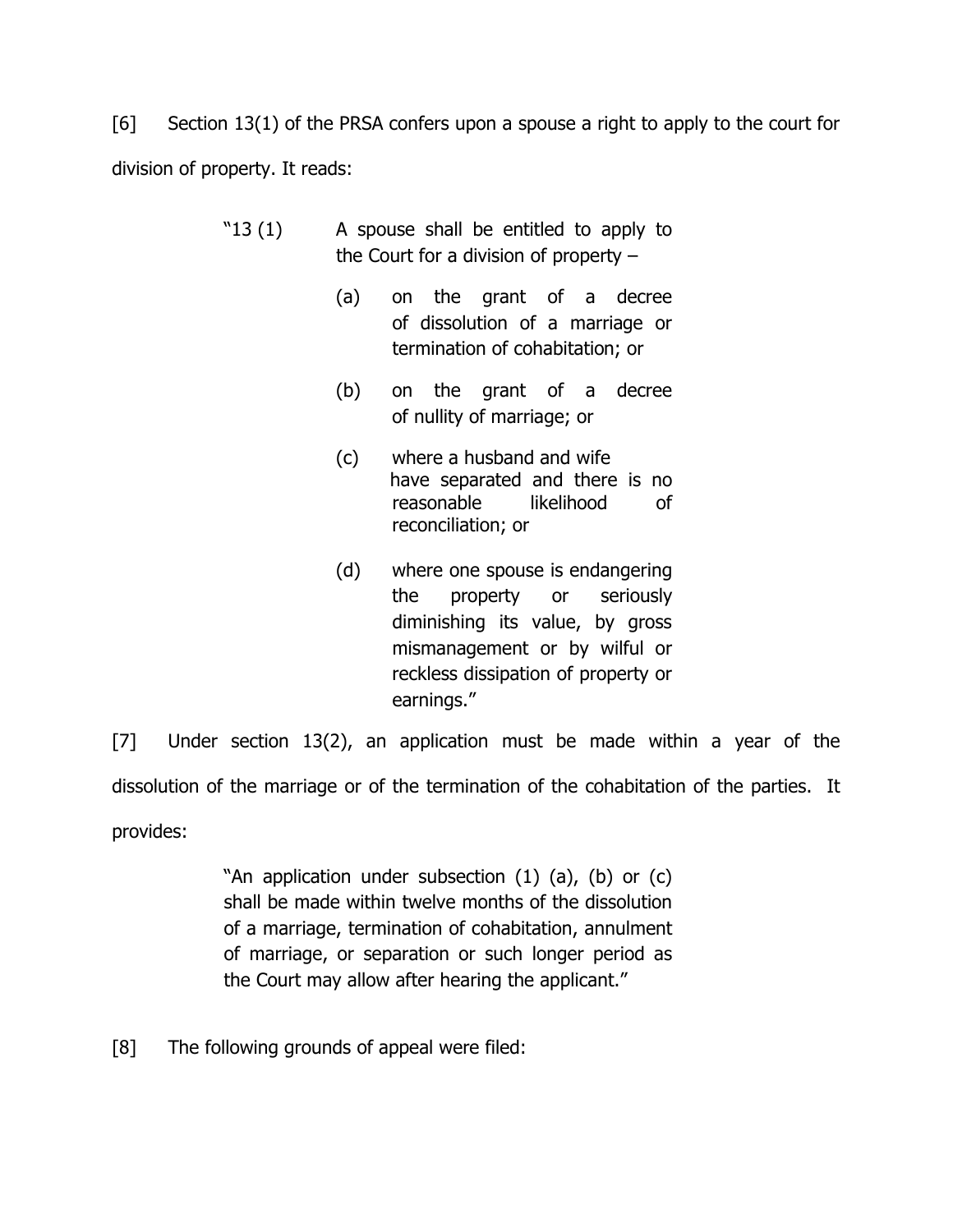- "a) The learned judge failed to give adequate regard to the fact that the evidence clearly showed that the Respondent had no reason for the delay in bringing his claim under the PRSA.
- b) The learned Judge failed to attach any or any adequate weight to the fact that the Respondent was represented by Counsel from as early as January 2007, as demonstrated in the correspondence referred to in the List of Documents filed in Claim No. 2008 HCV 4827, the fact and significance of the Respondent's participation in the application for occupation and protection orders in the Resident Magistrate's Court or the fact that the Respondent lodged a caveat to protect the interest which he claims to have in the Appellant's property.
- c) The learned Judge failed to make any finding of fact as to the date of separation in order to properly exercise her discretion in relation to the period of delay.
- d) The learned Judge failed to attach any or any adequate weight to the fact that the Respondent's application to bring proceedings under the PRSA was at least **one year** outside the time limited for him to make any such application (on the Respondent's case).
- e) The learned Judge fell into error by attaching too little weight to the absence of any explanation by the Respondent as to the reason for delay in bringing a claim under the PRSA.
- f) By attaching more substantial weight to the relative prejudice between the parties, while suggesting that the (sic) "the application for an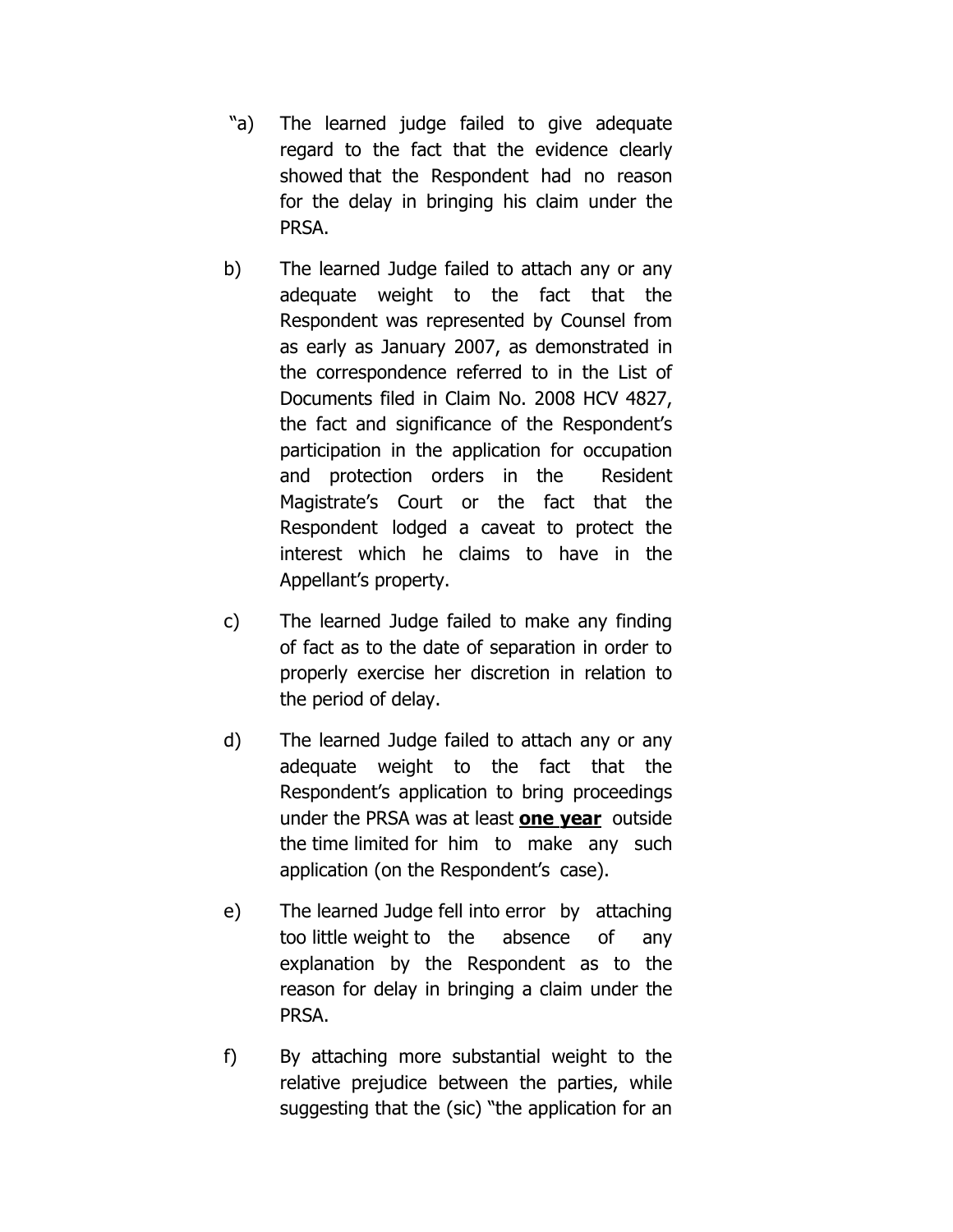extension of time need not involve the Respondent too actively", the learned Judge failed to give adequate regard to the fact that the application for extension of time was not merely procedural, but substantive, and involved interference with vested property rights.

- g) The learned Judge failed to give any adequate regard to the Appellant's accrued right to a limitation of actions defence by treated (sic) the interaction between the parties as being an informal one, even in the face of evidence that the parties were engaged in legal actions before the Court from as far back as March 2007.
- h) The learned Judge failed to give any adequate regard to the Appellant's accrued right to a limitation of actions defence by not properly applying the principles outlined in the cases of Re Kashmir and Re The James Westoll."

[9] Before the hearing of the appeal commenced, Mr Manning raised a point in limine as to the validity of the fixed date claim form. Although this is a preliminary point of law as to jurisdiction, which in this case is decisive of the appeal, in good form, it would have been preferable for the appellant to have raised it as a ground of appeal rather than as a preliminary point.

[10] Mr Manning submitted that the respondent's claim was brought under section 13(2) of the PRSA and the learned judge ruled that she allowed the respondent an extension of time and ordered that his fixed date claim form should stand. The fixed date claim form, he argued, was filed outside of the time prescribed by the Act and until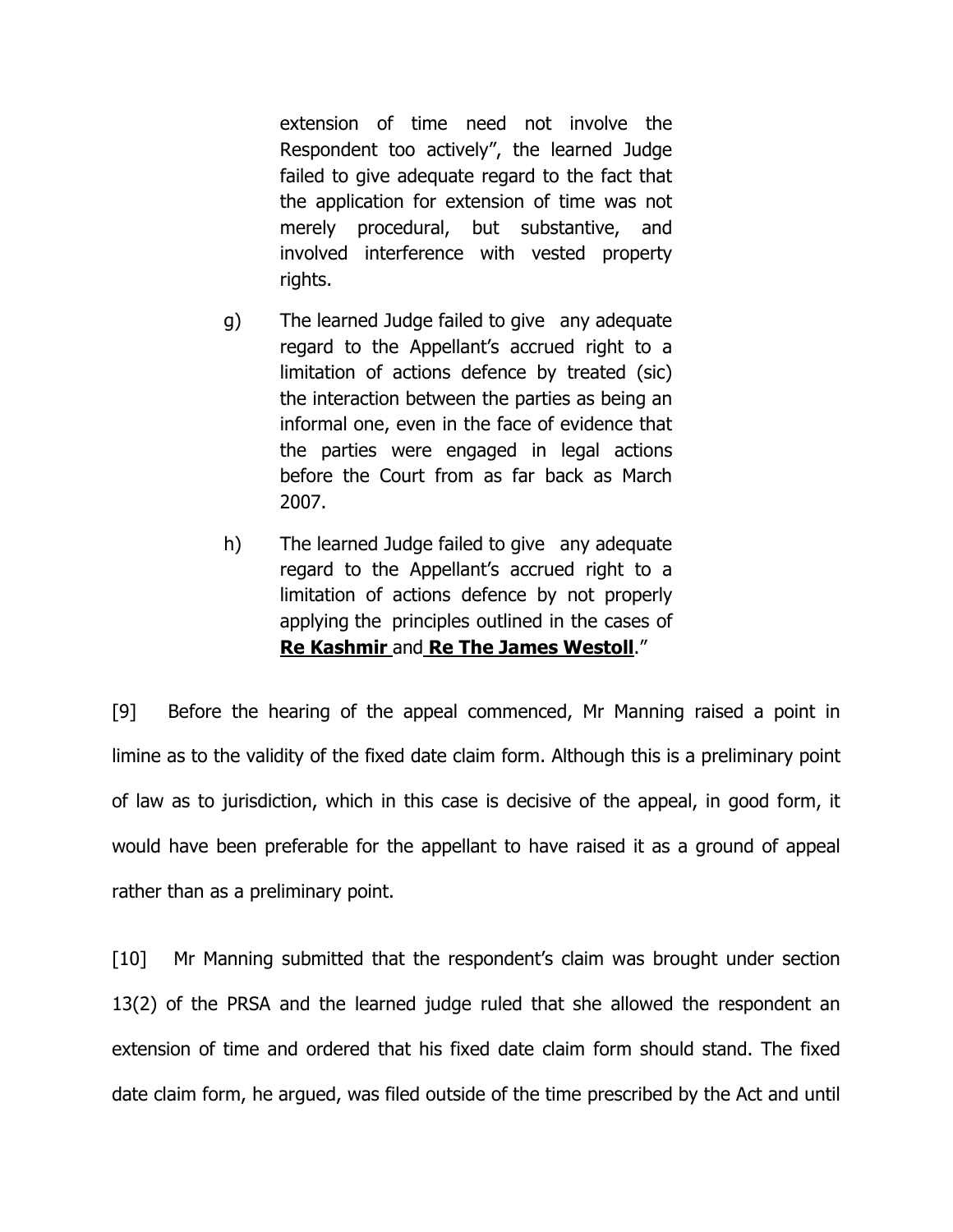the court has granted leave to an applicant to bring his claim, no valid claim can be brought, and as a matter of law, the validity of the claim filed in June 2009 could not have been corrected by a subsequent order of the court.

[11] Mr Graham conceded that there was nothing which he could usefully advance in respect of the jurisdictional point raised.

[12] Although section 13(1) of the PRSA permits a spouse to make an application for division of property, section 13(2) dictates that the requisite application shall be made within the prescribed 12 month period. The word "shall" is not mandatory in light of the concluding words of the section, namely, "or such longer period as the Court may allow after hearing the applicant". This shows that the legislature, in its wisdom, empowers the court to extend the period within which an application may be made under the Act.

[13] Admittedly, the Act does not outline the factors to be taken into account when considering an extension of time. This, however, would not preclude the court from giving consideration to Mr Manning's submissions, neither would the fact that there is some dispute as to the date on which the parties ceased cohabitation render the court incompetent to consider them. The respondent has acknowledged that the fixed date claim form is out of time. A party who seeks leave to bring an action in circumstances where leave is required, must satisfy the court that he is entitled to place himself under the umbrella of the court's jurisdiction.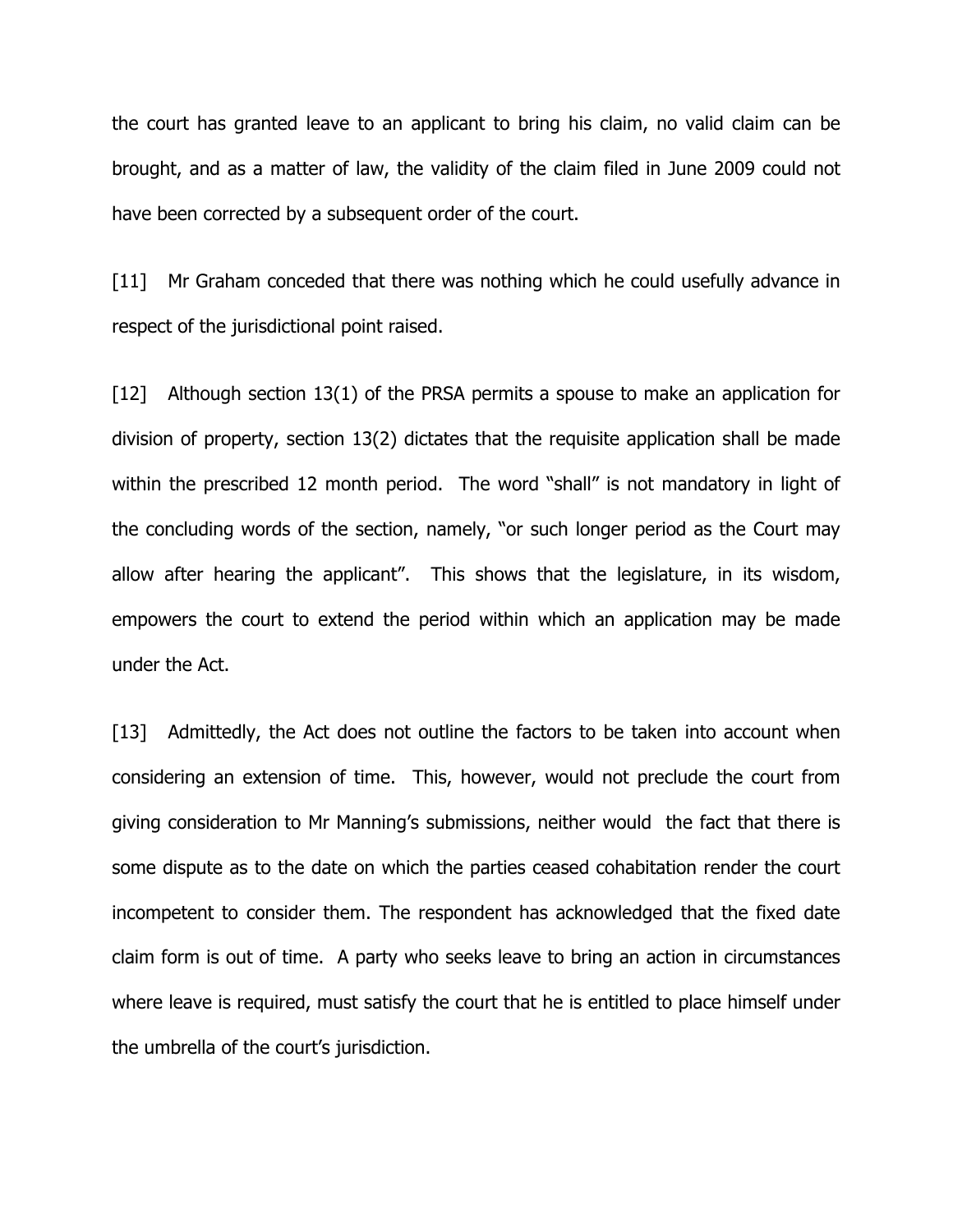[14] Where the factors governing an extension of time are not provided for by statute or the rules of court, a court of first instance or an appellate court may, in exercising its inherent jurisdiction, give consideration to the conditions which generally support an extension of time to do an act or to comply with any rule or law. It follows that, in determining whether an extension of time should be granted, a court ought to follow the general procedure underpinning an entitlement to such grant. Thus, in seeking an extension of time to file his claim, an applicant must also seek leave to extend the time and place before the court reasons to be evaluated by the court to justify his right to do so. Such reasons should explain the delay in filing the claim. The grant of leave is a precursor to the grant or refusal of an extension of time.

[15] In support of his application, the applicant filed an affidavit sworn to on 13 July 2009. Paragraphs 3 to 16 state:

- "3 That the Defendant and I had a relationship from 1986 to 2007 and we lived together as man and wife at Lot 17, Tanglewood, Priory P.O. in the parish of Saint Ann between 1996 and 2007 where we raised two (2) children, Shaun Mesquita, born on the  $25<sup>th</sup>$  February 1993, of the union between the Claimant and I and Naji Eccleston born on the  $9<sup>th</sup>$  December 1985 who was the Claimant's child from a previous union.
- 4. That when the Claimant and I began our relationship I was still married to my wife but I was separated and my wife resided in Canada. The Claimant was a single woman. I was divorced from my wife on the  $20<sup>th</sup>$  day of November 2001.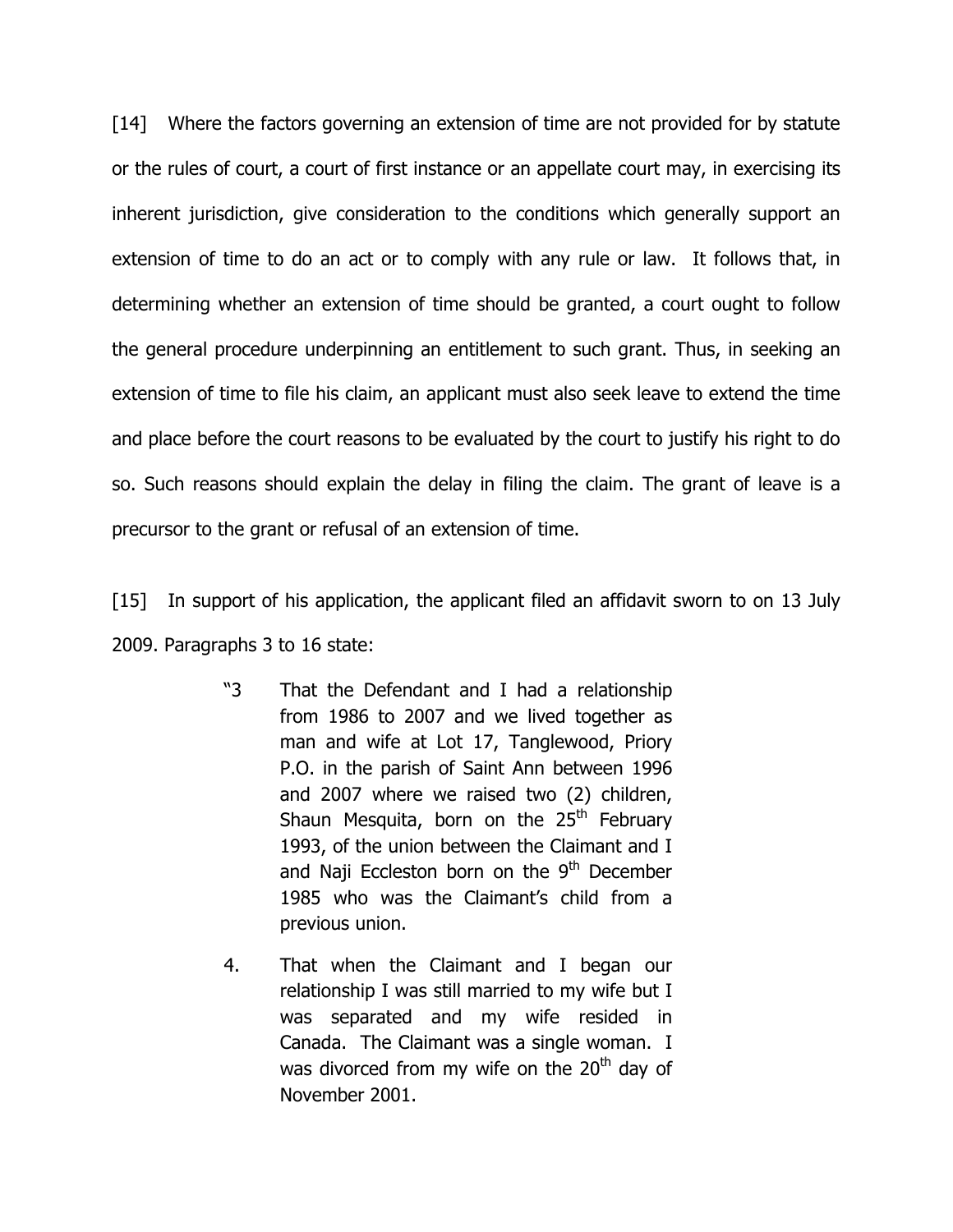- 5. That the Claimant and I lived in a house owned by my former wife and I at lot 60 Tanglewood in the parish of St. Ann between the period 1986 to 1996 and in fact Shaun Mesquita was born while we lived at that address.
- 6. That in or about June 2007 the relationship between the Defendant and I ended.
- 7. That the property at Lot 17, Tanglewood has two levels and when the relationship ended I moved into a self-contained apartment on the lower level of the house which we had previously rented out. The Defendant continues to occupy the upper level which we previously occupied together.
- 8. That in or about July 2007 I was served with a Notice to Vacate the premises however I did not leave.
- 9. That on the  $3^{rd}$  day of October 2008 the Defendant filed a claim against me for, among other things, recovery of possession of the property situated at Lot 17, Tanglewood in the parish of Saint Ann and registered at Volume 994 Folio 150 of the Register Book of Titles in which she states that I was a licensee on the said property and that the licence was terminated and I have remained at the property without her permission.
- 10. That I was served with the Claim Form for recovery of possession on or about the  $13<sup>th</sup>$  February 2009 and I took the documents to my attorneys-at-law on the  $7<sup>th</sup>$  March 2009.
- 11. That in my Affidavit filed on the  $9<sup>th</sup>$  June 2009 in the claim for recovery of possession I denied that I was a mere licensee on the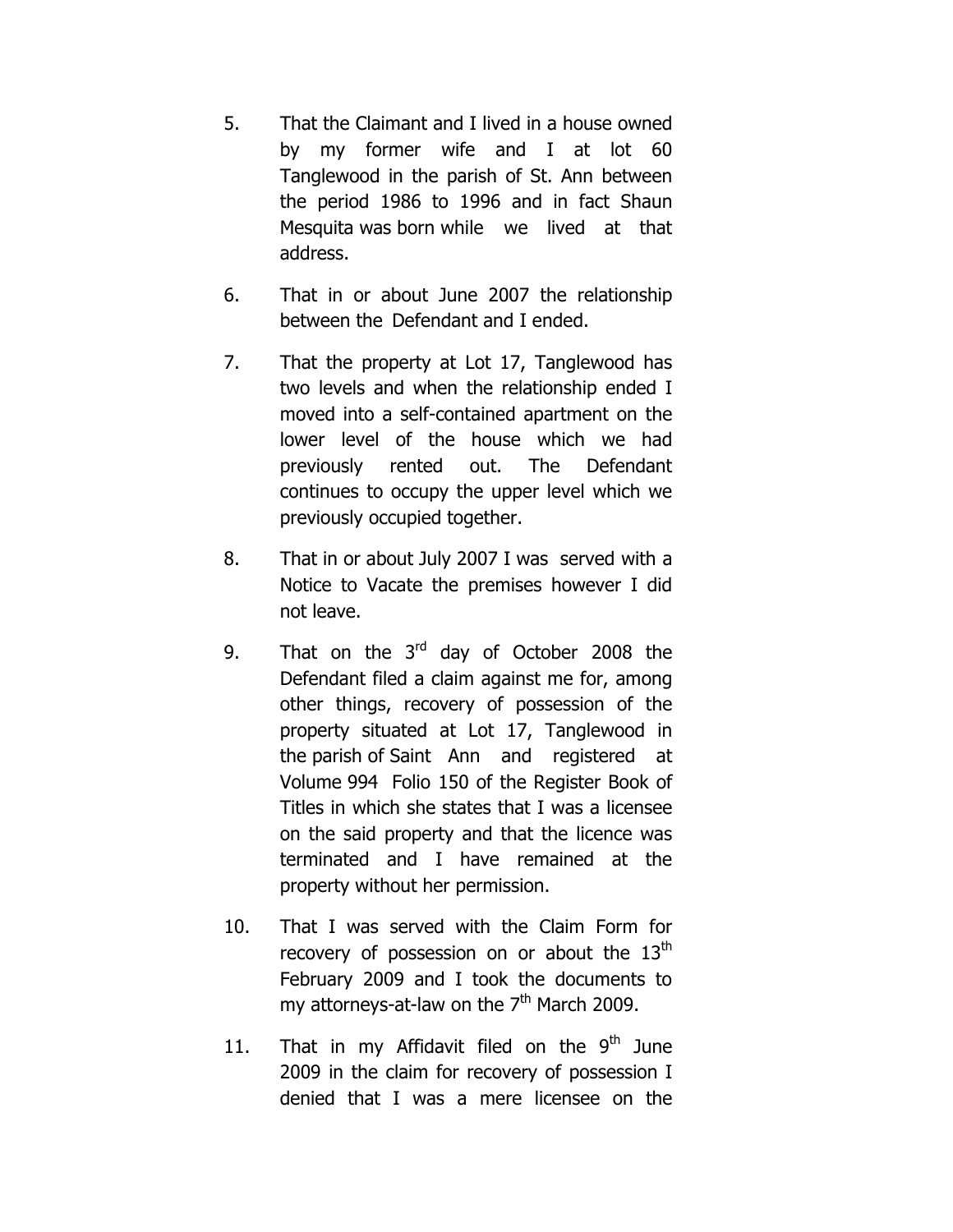property and stated that I was one of the persons who contributed to the purchase of the land and the construction of the house.

- 12. I also stated in my affidavit that I refused to leave the said premises because I am entitled to a 50% share in the premises and I have a right to live there.
- 13. That on the  $22<sup>nd</sup>$  June 2009 my attorneys-at- Law filed a Fixed Date Claim Form on my behalf claiming 50% interest in the said property at Lot 17, Tanglewood in the parish of Saint Ann on the basis that the Defendant and I both contributed to the purchase and improvement of the said property and we lived there together as man and wife for more than ten (10) years.
- 14. That the issues which have been raised in my Affidavit filed in the claim for recovery of possession are connected with the issues that the court has to determine in this claim.
- 15. That even though the Defendant and I ceased living together as man and wife more than one (1) year ago, I continue to live in the same property.
- 16. That since our separation the Defendant has known that I was contending that I had an interest in one half  $(1/2)$  of the property as a spouse and as a person who contributed to the purchase and construction of the house."

[16] As can be observed, the affidavit is silent as to the respondent's reasons for making the late application. The learned judge acknowledged that no reasons were given for the delay but made a preliminary finding that the application was for an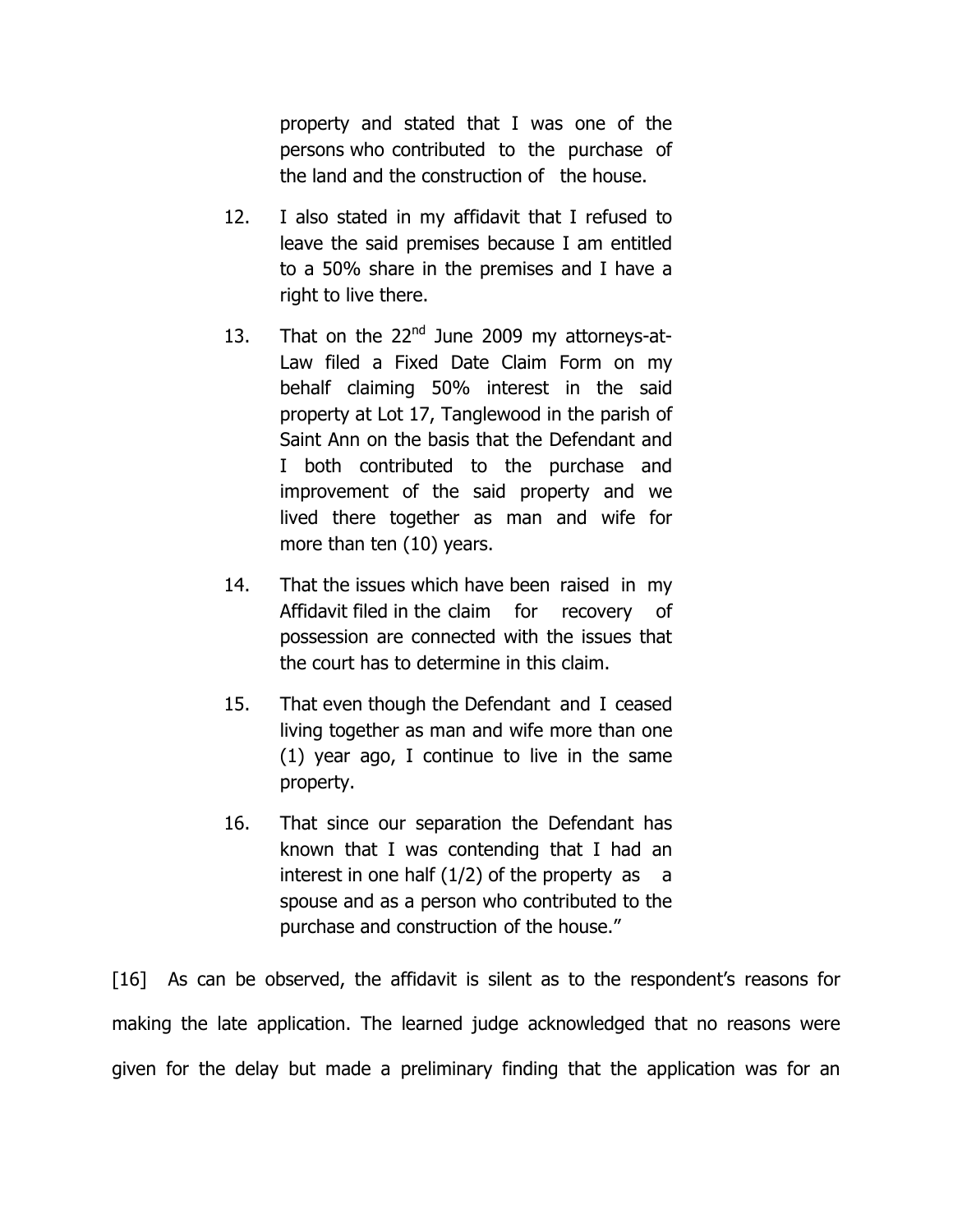extension of time for the filing of the claim under the PRSA. The learned judge failed to take into account that before a grant of an extension of time can be made, leave must be granted. No application was made for leave. Before making the order, the learned judge was under an obligation to satisfy herself that she was clothed with jurisdiction to hear and determine the application. There being no evidentiary material before her outlining the reasons for the respondent's failure to have made the application within the statutory period, she erred in treating the application as being one for an extension of time to file the claim and ordering that the fixed dated claim form should stand.

[17] Although the foregoing is sufficient to dispose of the matter, in the circumstances of this case we think it appropriate to consider the merits of the appeal. Grounds (a) to (d) effectively deal with the fact that no reasons were proffered for the delay. The learned judge, in treating with the absence of reasons, at paragraph 40 of her judgment, said:

> "In my judgment, though reasons ought to have been provided by Mr Mesquita as to the reasons for the delay, the fact that he has not done so is but a factor to be considered by the Court in assessing where the justice of the situation lies."

[18] The court, in exercising its discretion for an extension of time, is required to take into consideration factors such as the length of the delay, the reasons for the delay, whether an applicant has a claim worthy of a grant of an extension of time and the question of prejudice to the other party - see **Haddad v Silvera** SCCA No 31/2003 delivered on 31 July 2007. The respondent claimed that the relationship ended in or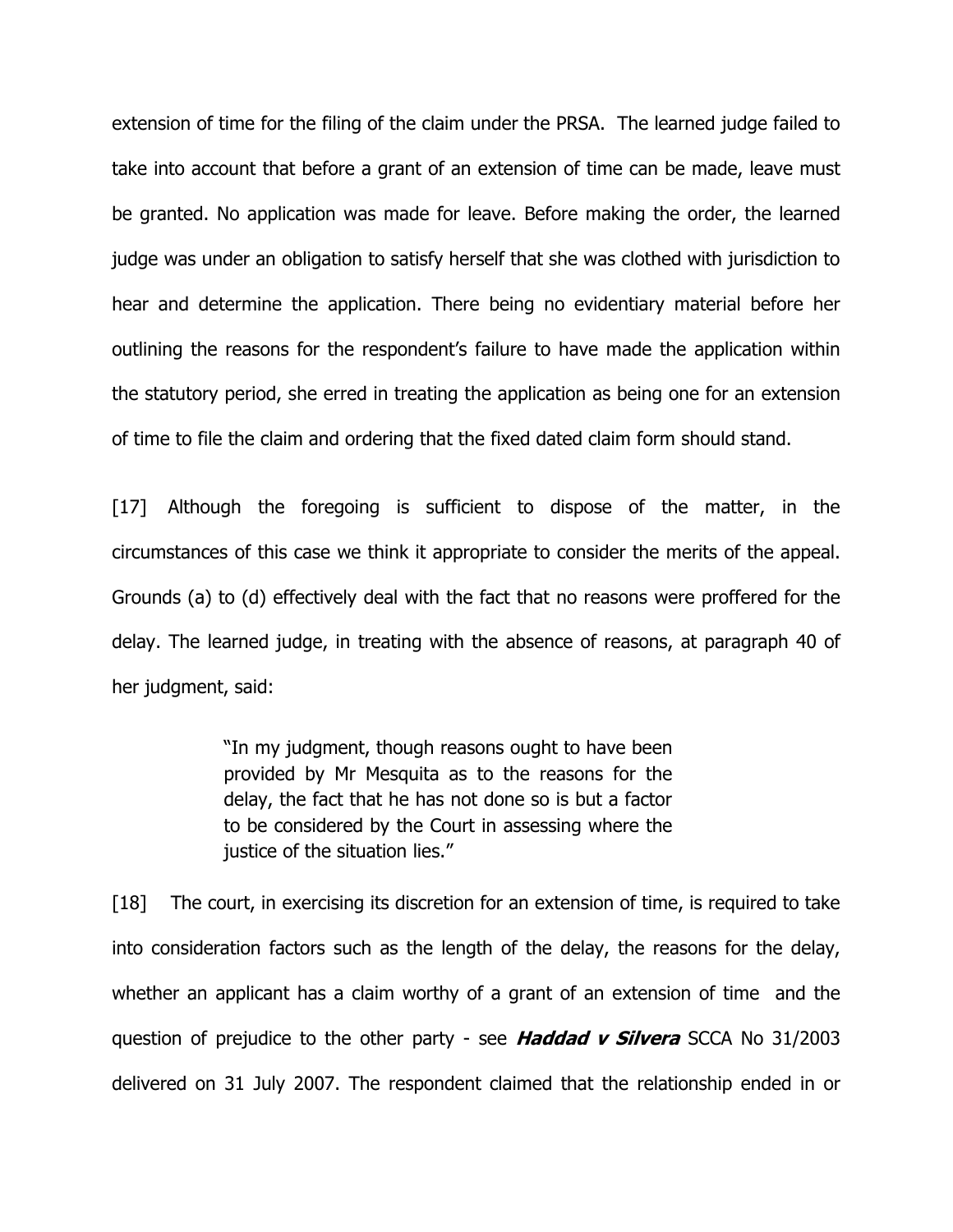about 2007. He filed the fixed date claim form on 22 June 2009, one year outside the time permitted by the PRSA. This being so, he was under a duty to supply reasons for his failure to act within the prescribed time. The failure to advance an excuse is not simply a factor which goes towards deciding the justice of the case, as the learned judge found. The reasons for a tardy application are fundamental factors to be taken into account in determining whether an applicant had explained the delay in not acting timeously. In order to justify an extension of time to carry out a requisite step in any proceedings, there must be some material on which the court can exercise its discretion. Indeed, the absence of good reasons is not in itself sufficient to justify a refusal of an application to extend time, however, some reason must be advanced - see Haddad v Silvera.

# [19] It is incumbent on the applicant, in seeking the extension of time, to have placed before the court a plausible explanation for the delay. There is little doubt that reasons for the delay have always been the catalysts for supporting an application for an extension of time. Even if the learned judge was clothed with jurisdiction to hear the matter, she had clearly adopted the wrong approach in dealing with the application. She ought not to have granted the application without ensuring that the respondent had put before the court the circumstances outlining his failure to file the claim within the statutory period. No reasons having been advanced, it must lead to the inevitable conclusion that there was no foundation upon which a finding in favour of the grant of an extension of time could have been anchored.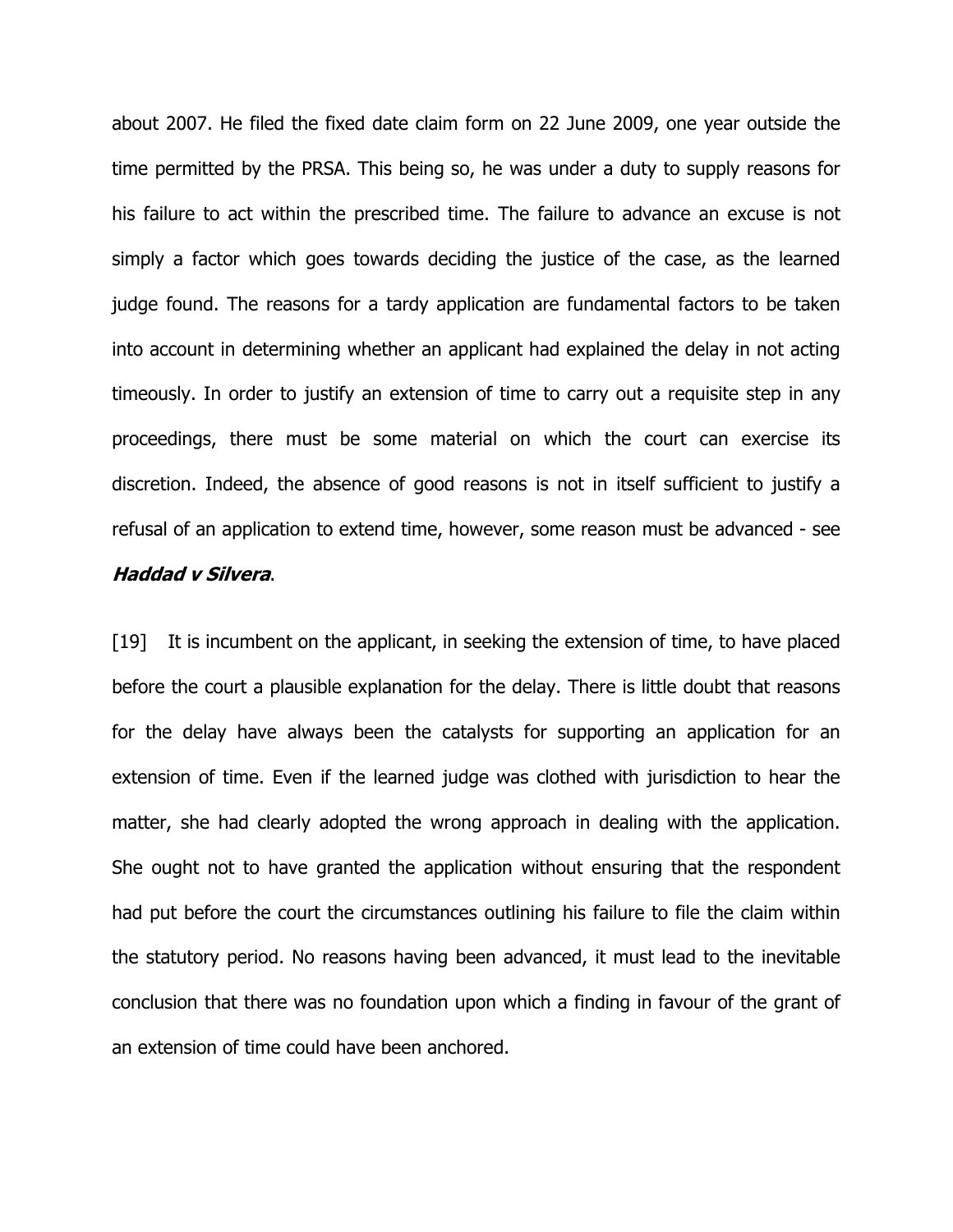[20] Grounds (e) to (f) relate to prejudice. The learned judge relying on the Australian case of **Neocleous v Neocleous** [1993] Fam CA 42 noted that the question as to whether the respondent would be prejudiced if an extension of time was not granted is a highly relevant consideration. She then went on to treat the issue of hardship to the respondent as being determinative of the matter when at paragraph 42 she said:

> "In my judgment, as stated in **Neocleous**, paragraphs 9 and 23, the more important and pertinent consideration, is the question of whether the Respondent would suffer any prejudice by leave or an extension now being granted. On his case, Mr. Mesquita's relationship with Miss Allen ended in June 2007. Proceedings were commenced on June 22, 2009, so the application is therefore about one year outside the time set out in the PRSA. It seems quite clear to me that on (sic) balance, Miss Allen would not be seriously prejudiced by the delay which has occurred. I have not been able to trace any particular hardship outlined in Miss Allen's Affidavits. The main argument seems to have been that which I have rejected, regarding the alleged shifting of the burden of proof under the PRSA. Miss Allen seems quite prepared to treat with Mr. Mesquita's substantive application if permission is granted, based upon the contents of her Affidavits and of the Defence filed on her behalf. She has not spoken about any alteration of her position in the interim when the application should have been made. I note that although in his Affidavit, filed 14<sup>th</sup> July 2009, at paragraph 16, Mr. Mesquita asserts that since their separation Miss Allen has known that he was contending that he had a one-half interest in the property, and there is also the fact that the caveat was lodged in 2007, Miss Allen has not denied that she was aware that he was making such a claim. It would seem that it was Mr. Mesquita who has put before the Court in Claim No. 2008 HCV 4827 the evidence as to the personal relationship between the parties. This is clearly relevant evidence and in my judgment the issues in the two Claims are plainly connected."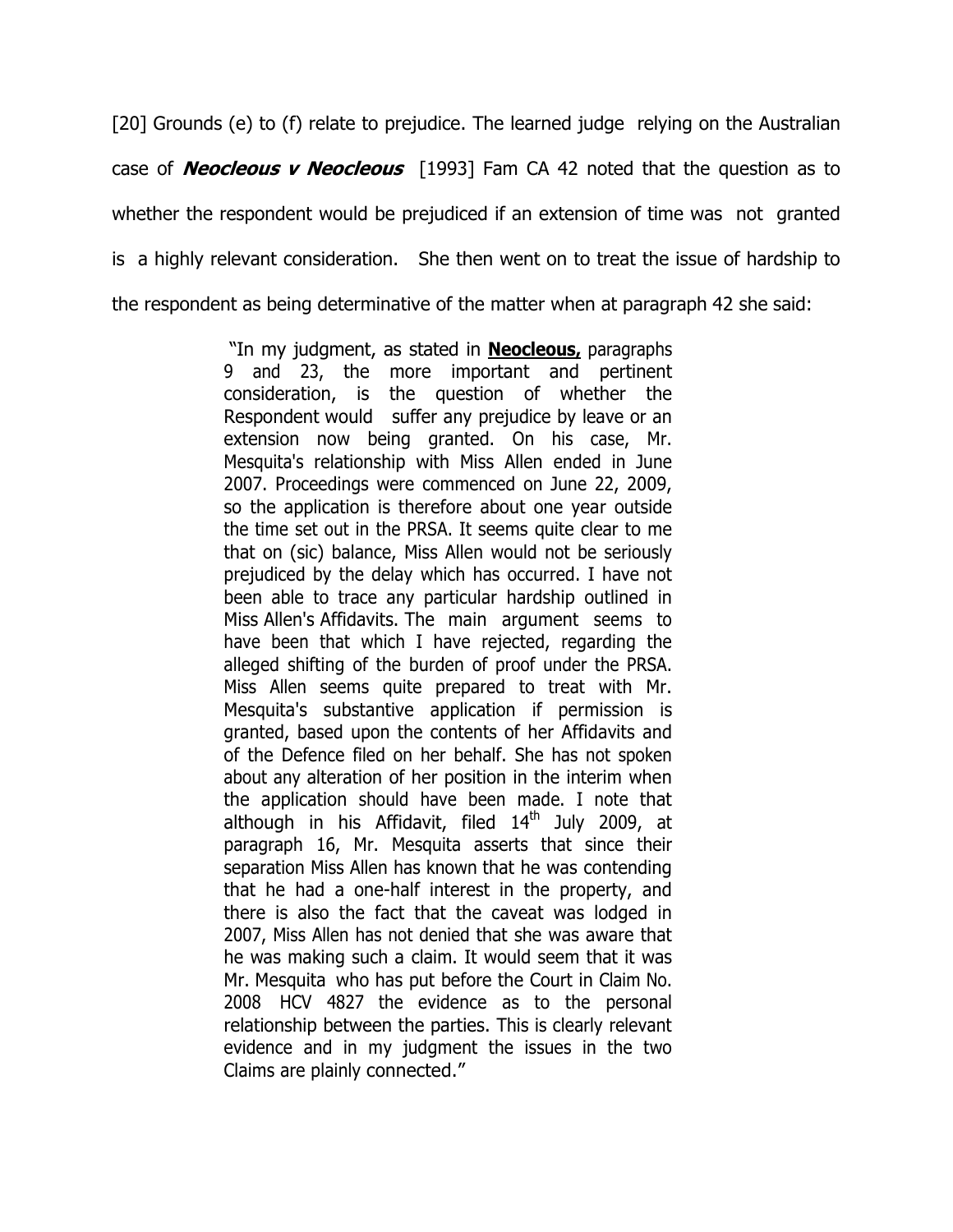#### [21] At paragraph 44 she said:

"I am of the view that Miss Allen is not estopped from taking the point that the Fixed Date Claim Form has been filed Out of Time by virtue of the fact that she has filed an Acknowledgement of Service, Defence, and other documents that do not raise the point at all. I agree with Miss McGregor that such a point can be taken at any stage. However, in so far as the manner in which the history of the proceedings (sic) is a factor to be considered overall, and in relation to any hardship to Mr. Mesquita, I think that these are factors pointing more in the direction of granting the application rather than refusing it."

[22] We feel constrained to disagree with the learned judge's findings and conclusions that the appellant would not suffer serious prejudice if the application was granted. The case of **Neocleous** on which she relied is inapplicable to this case. In that case, the meaning of hardship was considered within the framework of section 44 (4) of the Australian Family Law Act 1975. That statutory provision cannot be applied in considering the question of hardship or prejudice in the case at bar. The PRSA does not contain a similar provision. The real question is whether the appellant would suffer hardship if the application is granted. A duty resides with the party who seeks an extension of time to show that he would suffer hardship if it is not granted. The learned judge advised herself that he had not stated any hardship which he would suffer if the application was refused. He was obliged to disclose such hardship as he would have encountered if his application was denied. Surely, it was for him to demonstrate the nature and extent of the prejudice suffered by him - see **Gillings & Anor v Drew** (1990) 27 JLR 189.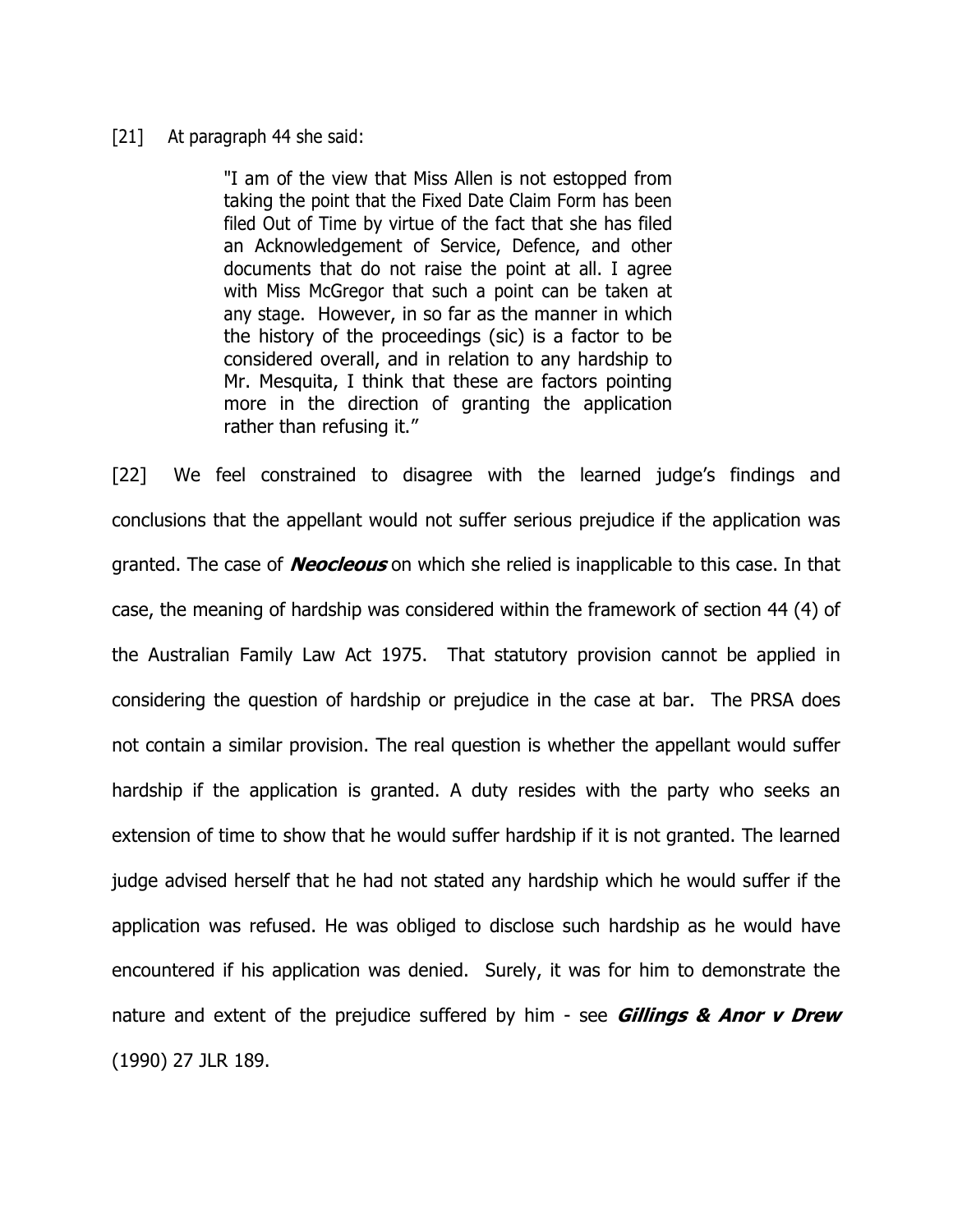[23] There was no evidence from the respondent showing that he would be prejudiced or seriously prejudiced. The delay of one year was inexcusable. One year is indeed an inordinately long time. Inordinate delay in itself can show prejudice - see West Indies Sugar v Minnell (1993) 30 JLR 542. In his affidavit of 14 July 2009, the respondent asserted that since the time of separation the appellant was fully cognizant of the fact that he intended to bring the claim. It seems somewhat mystifying that, armed with this knowledge, he waited for approximately one year outside the prescribed time before making his application.

[24] The appellant, in her acknowledgment of service, clearly showed therein that she was disputing the respondent's claim. Her defence, as well as her affidavit in response to the respondent's application also demonstrate that she did not accept his averment that they cohabited for the requisite period. In these circumstances, it could not be said that the appellant appears willing to treat with the respondent's claim as found by the learned judge.

[25] It cannot be ignored that the appellant has been contending that she is the owner of the property, having acquired it prior to the cohabitation of the parties. She has a pending claim for recovery of possession of the property and recovery of rental therefrom. Under section 6 of the PRSA a spouse is entitled to one half of the family home. If the matter had proceeded to trial, to establish a claim under section 13 of the Act, it would only have been necessary for the respondent to show that he could be regarded as a spouse within the meaning of the Act, in that, he would only have to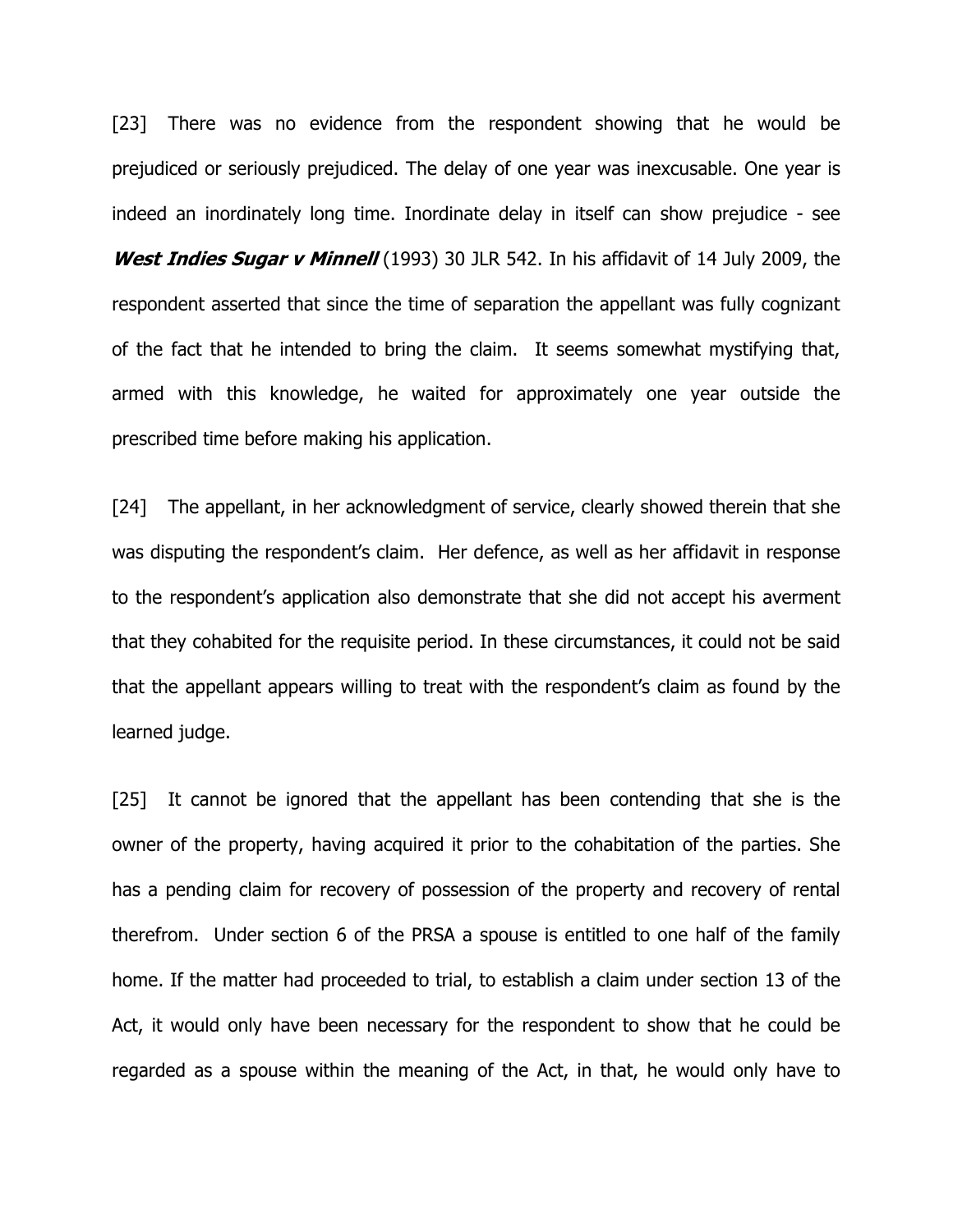adduce evidence which tended to show that the parties had cohabited on the property within the requisite statutory period of time. Logic dictates that the respondent's claim would be tried first. It appears that in light of section 7(1) of the Act a burden would be cast on the appellant to adduce evidence to prove that it would be unreasonable for the respondent to be assigned a one half share. As a consequence, there is a grave risk that her claim for recovery of possession of the property and rental might be rendered nugatory. We are of the view that the grant of the application by the learned judge would have caused the appellant to suffer substantial prejudice.

[26] We now turn our attention to grounds (g) and (h) which relate to the accrued limitation defence. The claim under the PRSA was statute barred. A court, in deciding whether a limitation period should take effect, is under an obligation to consider the circumstances of the particular case, taking into account whether there is any good reason which would prevail against the statute operating. The learned judge found that the cases of The Kashmir [1923] Probate Division 85 and The James Westoll [1923] Probate Division 94, cited by the appellant's attorney at law, failed to provide any assistance as they fell within the purview of the English Maritime Convention Act. She was of the view that these cases related to matters of a commercial nature which are not relevant to spousal relationship and interaction. She found that the language of the Maritime Conventions Act differed from that of the PRSA and wrongly treated the accrued limitation defence as vesting the respondent with rights which were worthy of protection.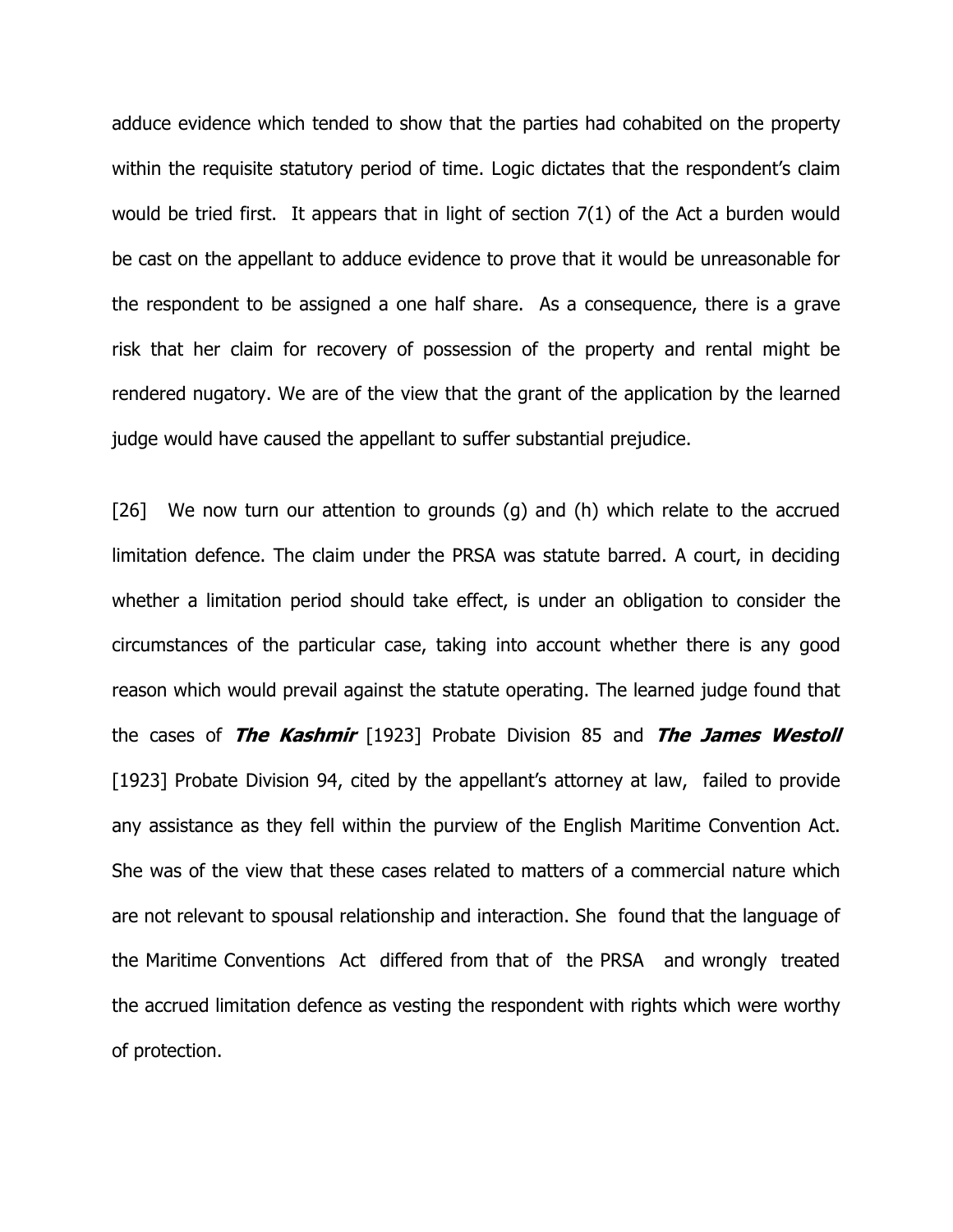[27] It is perfectly true that the language used in each Act is not identical. However, both Acts essentially fix time limits for initiating proceedings. They both allow the court to extend time for doing so. The fact that the English Act relates to commercial matters does not mean that the learned judge could not have relied on the cases as guides to the approach to the question of extension of time for the failure to comply with a statutory command.

[28] In the **Kashmir**, section 8 of the Maritime Conventions Act prohibited the commencement of any action for recovery of damages against any vessel or owner of a vessel for loss of life unless the action was commenced within two years of the cause of loss. A proviso under the section empowered the court to extend time. On 6 October 1918, a soldier drowned at sea as a result of a collision between the ship in which he was transported and the defendant's ship. In 1922, his mother brought an action against the defendant to recover damages. It was held that the reason for the delay was insufficient and an action was not maintainable.

[29] In The James Westoll, the charterers of a steamship appealed against the refusal of a judge to grant them an extension of time to institute proceedings against the owners of a steamship, James Westoll, to recover damages for the loss of freight. The judge refused the application under section 8 of the Maritime Convention Act. The judge's order was upheld on appeal. Lord Parker, at page 95, had this to say:

> "It appears to me that what the Court has to do is to consider the special circumstances of the case and see whether there is any real reason why the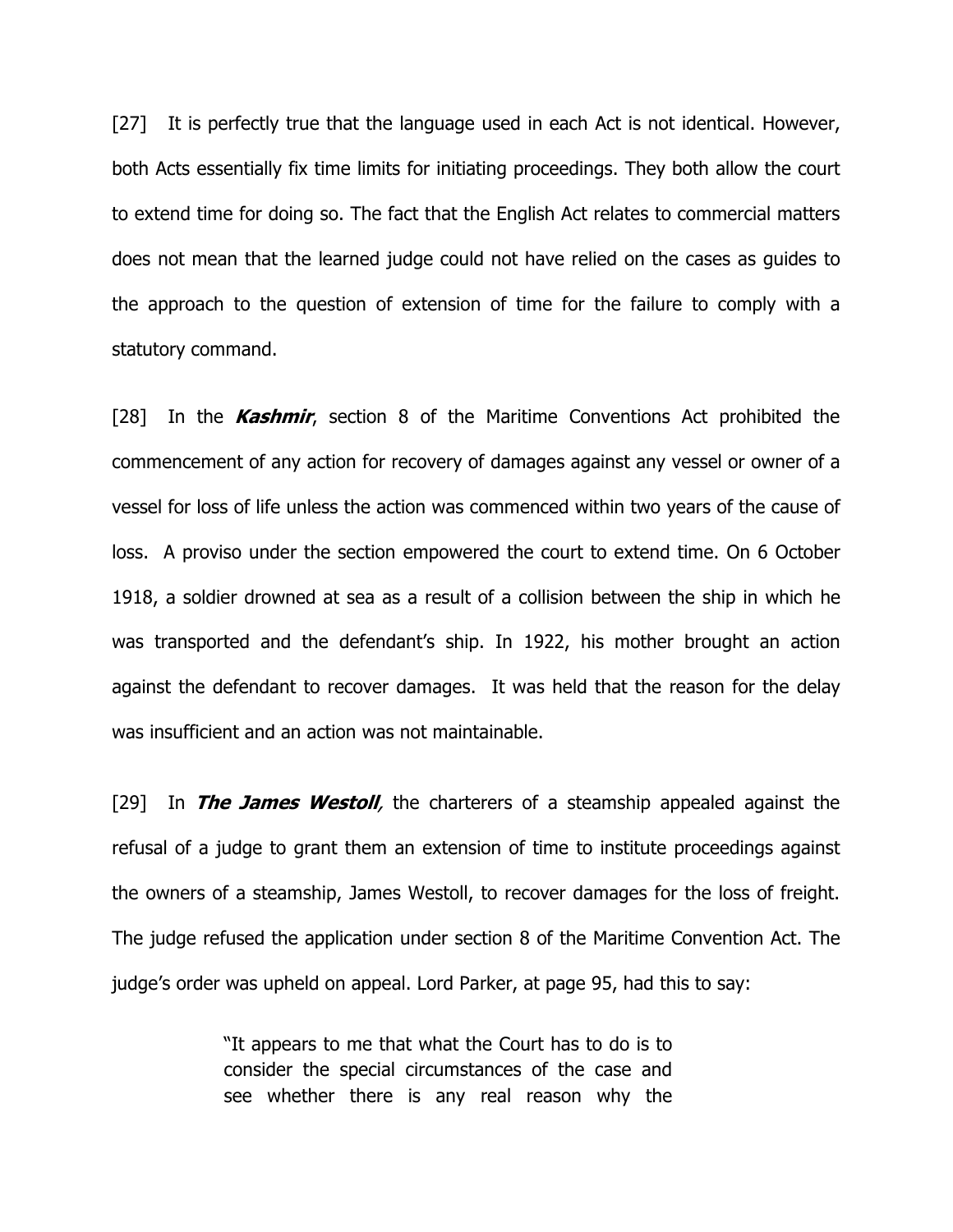statutory limitation should not take effect. I have carefully read the affidavit which has been filed and really it only amounts to this, that it was not until a comparatively recent date, namely, April, 1913, that the amount of the claim could be ascertained. I think that it is not a sufficient reason. I think long before two years had elapsed the proposed plaintiff must have known he was in a position to make some claim and there was plenty of time during which the claim ought to have been made. It appears to me therefore that he suffers no injustice by reason of the section. On the other hand, it is quite possible that if we were to allow the action which is statute barred, to proceed, the defendants might suffer serious inconvenience and injustice."

[30] The common thread which runs through these cases is that a court will not grant an extension of time to file a claim, on the application of one party, where to do so may cause prejudice to the other party and that an applicant must show that there are substantial reasons why the other party should be deprived of the right to limitation given by the law. There is absolutely no reason why these principles could not be applied in the instant case.

[31] Section 13(2) of the Act places a limit on the time within which a party may initiate proceedings. This limitation is a benefit which the appellant is entitled to enjoy. Such entitlement should operate to her advantage after the expiration of the one year permitted for the respondent to file a claim. The respondent knew that since the separation, the appellant was aware of his contention that he was entitled to a one half interest in the property, yet he relaxed and permitted the statutory period to elapse. He has advanced no reasons for the failure to file his claim timeously, nor has he proffered